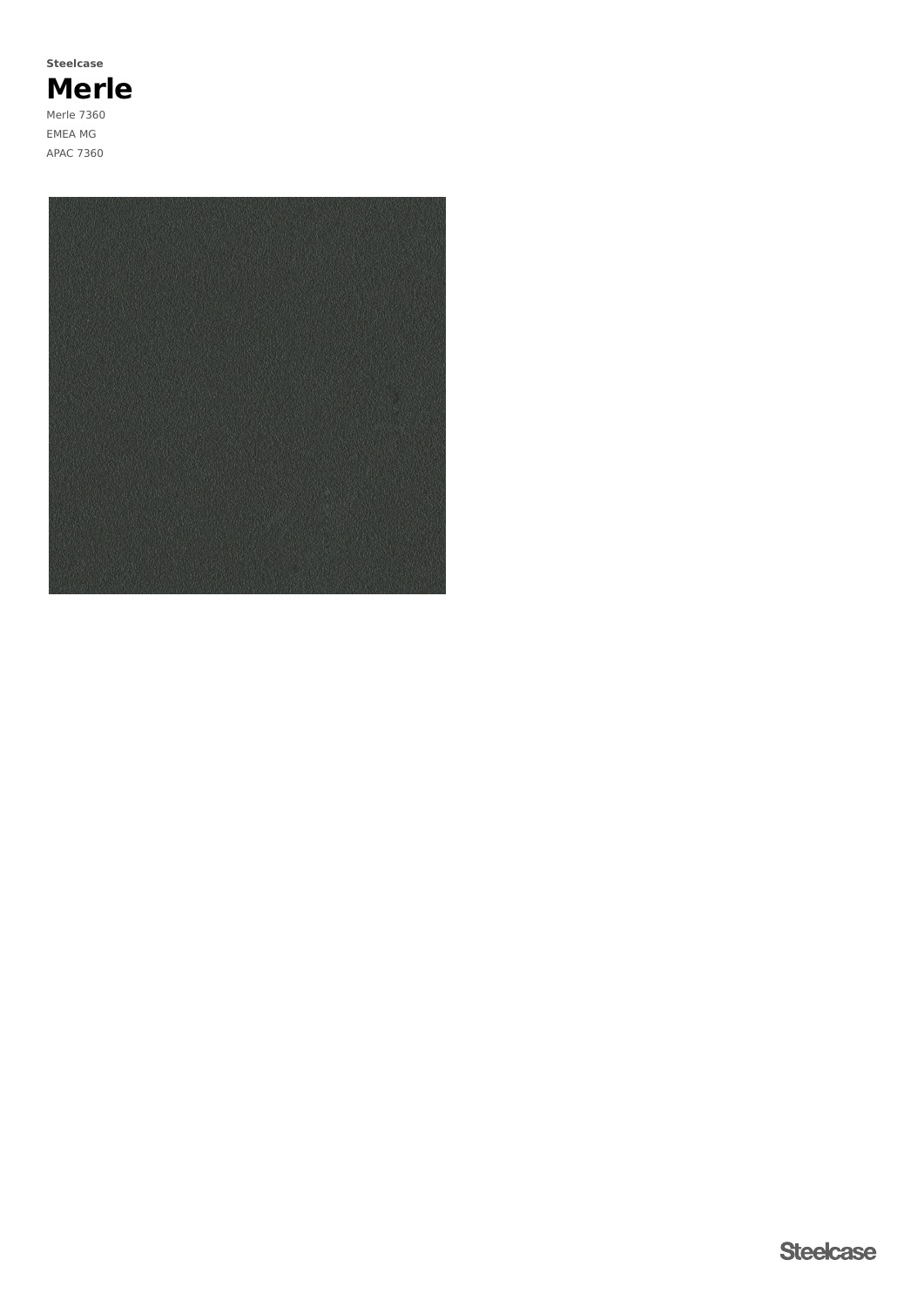## **Merle Steelcase**

## **OVERVIEW**

| <b>Material Type</b>       | <b>Textured Paint</b>                                  |
|----------------------------|--------------------------------------------------------|
| Price                      | Paint 1                                                |
| Offering                   | <b>Standard Surfaces</b>                               |
| <b>Brand</b>               | Steelcase, Steelcase Health, West Elm.<br>Orangebox    |
| <b>Global Availability</b> | Americas, Europe, Middle East, Africa, Asia<br>Pacific |

## **SPECS**

| the control of the control of the control of the control of the control of |  |  |
|----------------------------------------------------------------------------|--|--|
|                                                                            |  |  |
|                                                                            |  |  |
|                                                                            |  |  |
|                                                                            |  |  |
|                                                                            |  |  |
|                                                                            |  |  |
|                                                                            |  |  |
|                                                                            |  |  |
|                                                                            |  |  |
|                                                                            |  |  |
|                                                                            |  |  |
| $\frac{1}{2}$                                                              |  |  |
|                                                                            |  |  |
|                                                                            |  |  |
|                                                                            |  |  |
|                                                                            |  |  |
|                                                                            |  |  |
|                                                                            |  |  |
|                                                                            |  |  |
|                                                                            |  |  |
|                                                                            |  |  |
|                                                                            |  |  |
| $\sim$                                                                     |  |  |
|                                                                            |  |  |
|                                                                            |  |  |
|                                                                            |  |  |
|                                                                            |  |  |
|                                                                            |  |  |
|                                                                            |  |  |
|                                                                            |  |  |
|                                                                            |  |  |
|                                                                            |  |  |
|                                                                            |  |  |
|                                                                            |  |  |
|                                                                            |  |  |
|                                                                            |  |  |
|                                                                            |  |  |

# **CHARACTERISTICS**